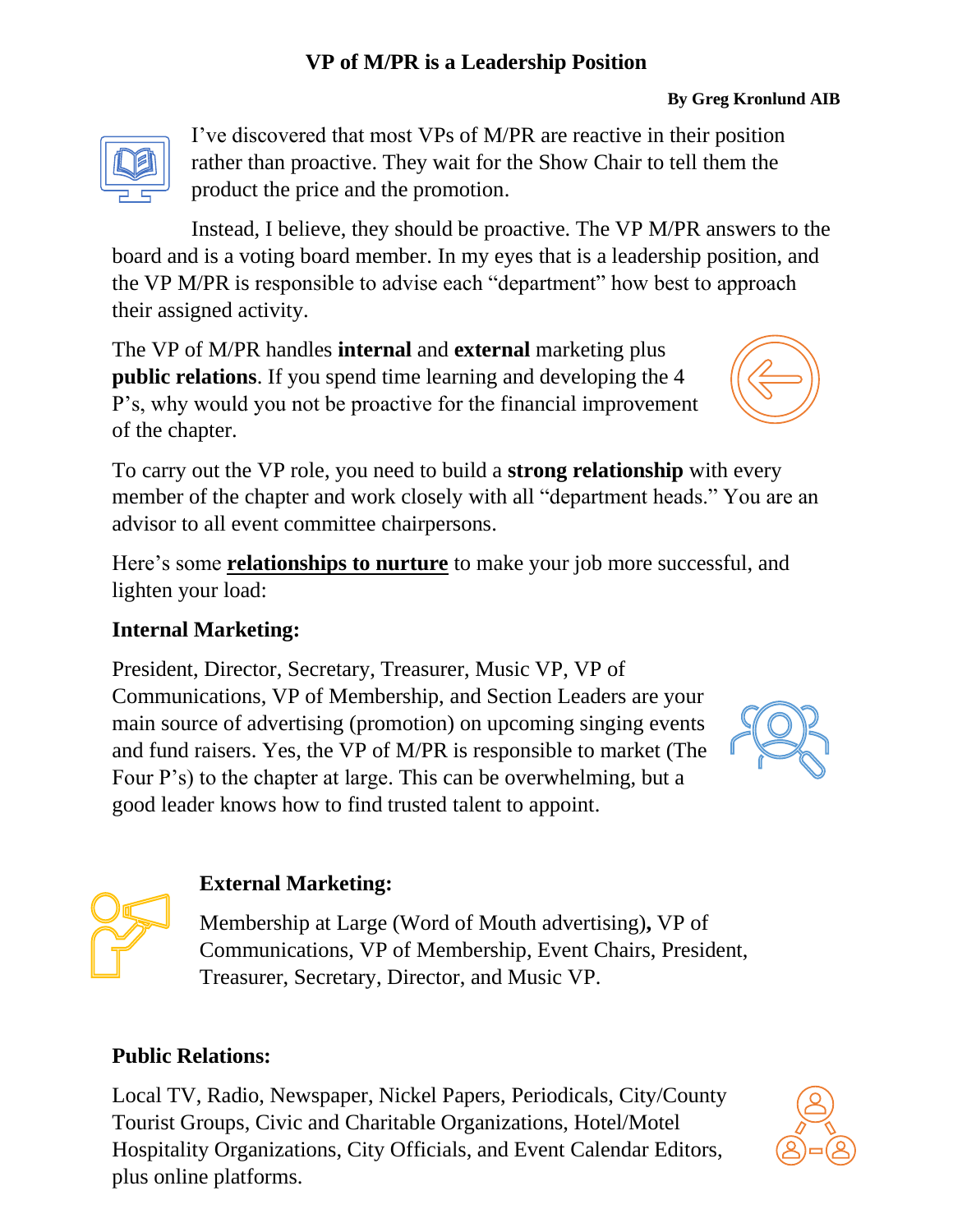If your chapter is set up with "departments" the VP of M/PR should have access to all departments and be a ready and willing adviser. The board should encourage all their VPs to take an active part in all marketing decision. I know this sounds like a lot but the more involved the VP of M/PR is within the organization the more successful each event will be.

# **An Influencer**

As the **VP of M/PR** you are a leader and, in a position, to be a strong influencer of



your chapter. There are certain duties needed from the chapter executives. If you realize how big your job is, understand the importance of working in advance, and your need for cooperative planning, your job of chapter influencer becomes even more important.

For instance, you know the chapter has certain events every year. Which means you'll be planning for **Singing Valentines**, **Annual Show**, **Christmas Show**, (external marketing) plus **Division** and **District Convention** (internal marketing).

**What could you possible influence?** First, encourage the President to appoint committee heads at the beginning of the year. These appointments would be **Nominating Committee** (internal marketing) **Annual Show** chair, **Singing Valentine** chair, and **Christmas Show** chair (external marketing).



Encourage the show chairs to begin work as soon as possible. Encourage the **VP of Music and Performance** to work on show themes for the next three or four years. Encourage the **Valentines committee** to begin its work in October, building quartets and working on delivery organization. The sooner you can get these subcommittees functioning the easier your job will be.

The challenging work of marketing comes at the beginning of the project. The next step is to execute your plan.

It's easy to see that a delay in the project, creates a delay in planning, which creates a delay in your action plan, and delays your ability to address unplanned issues. Your plan goes right out the window.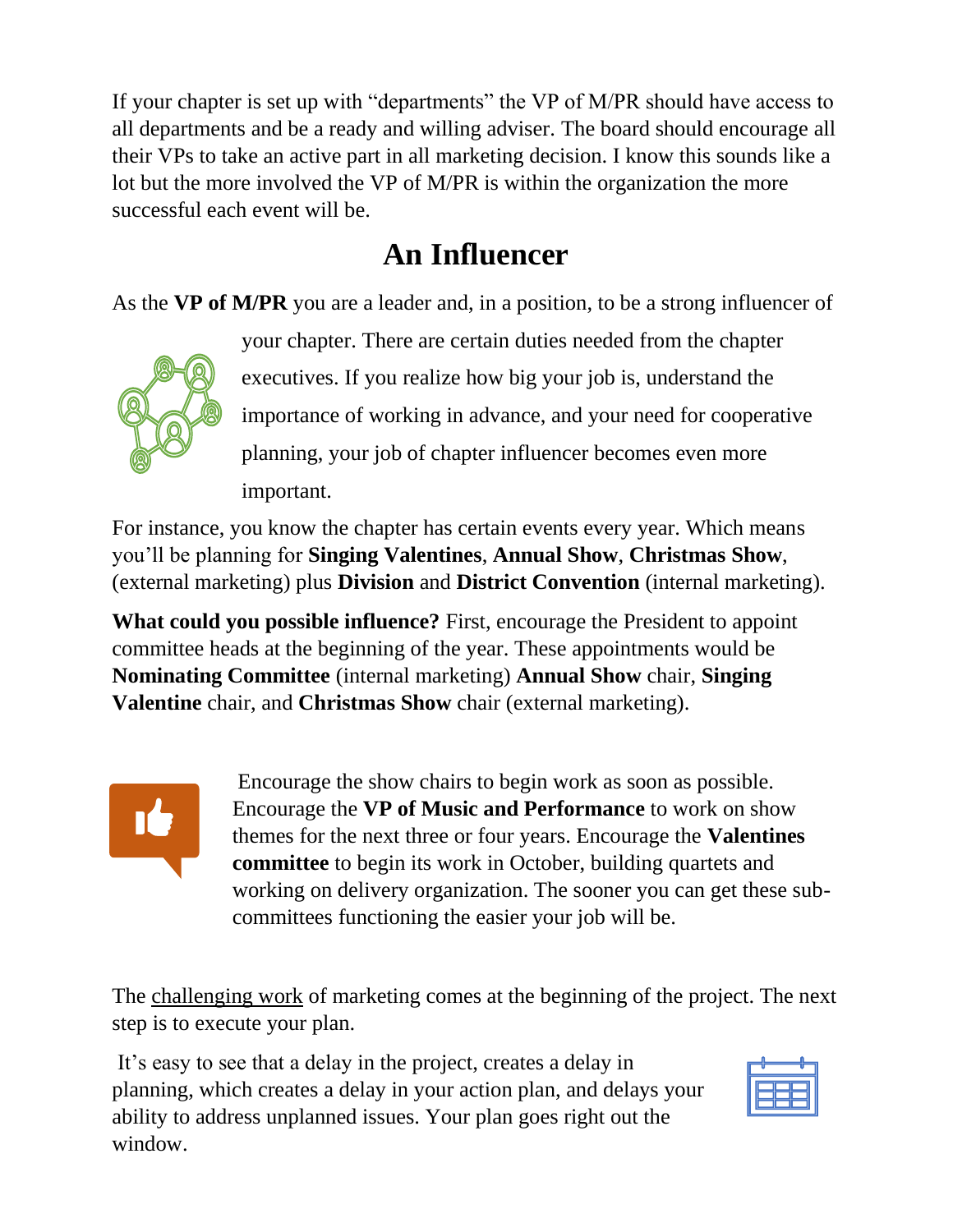Encourage sub-committee chairs and committee members to be a part of the marketing of their event. They should work closely with the **VP of M/PR** as they prepare their plans. Each committee should appointment a liaison to report to the **Marketing VP** for brainstorming, and consultation.

Influencing chapter leadership, comes with a bonus! The board begins to see how marketing affects the chapter both practically and financial. If you have your plans and people in place, you have time to look for opportunities that will expand your visibility and community impact.

## **VP M/PR is in the Shipbuilding Business Essay**



As VP M/PR you are a shipbuilder. **Salesmanship**, **showmanship**, **sponsorship**, and **relationship**. You are in contact with all aspects of your chapters culture, expectations, dreams, and plans. Not to mention your chapters financial health. The better shipbuilder you are the more you will build a circle of members that will help you complete your mission.

How many chapters find a chorus member that is a former salesperson, newspaper employee, television employee, digital tech, and decide there's the perfect **VP of M/PR**? Even better they find a chorus member that is currently working in those fields. Some chapters think that it's all about advertising and don't realize that this is a massive job. They just assume that anyone that has experience in some area of media "is perfect for the job."

When I first joined the Society, I was working in media, and before my first month was complete, I was the VP of Marketing and Public Relations. The chapter leadership didn't understand I only knew **¼** of a marketing plan, the promotional/advertising part.

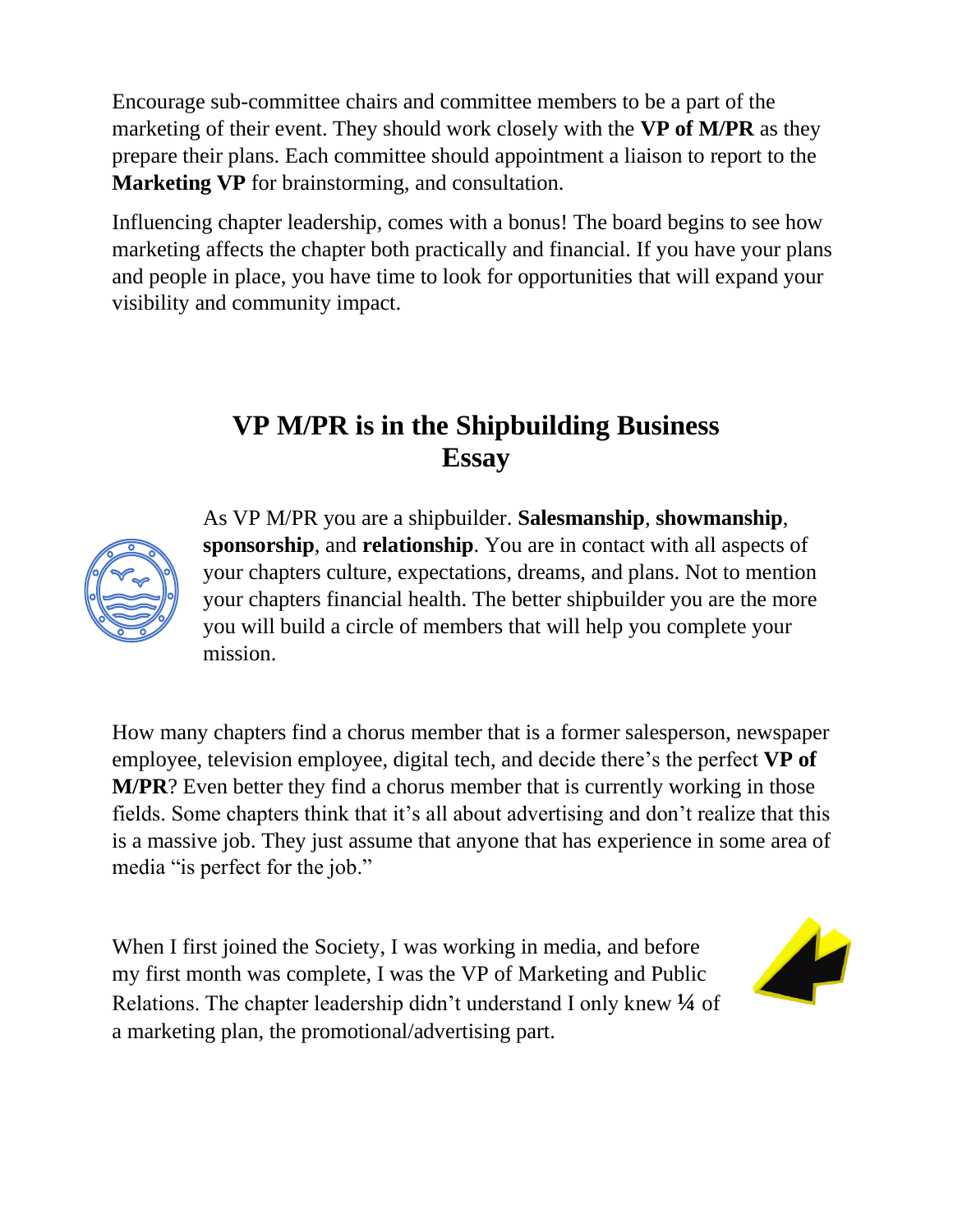I also discovered that throughout the district **VPs of M/PR** were in the same boat. This meant the promotional aspects of the chapter tended to rely on the experience of the person in the position. If the **VP** had experience in commercial radio the chapter did a lot of radio advertising, or if the **VP** was formerly a newspaper employee the chapter ran a lot of print ads. These facts beg for *more involvement* from within your chapter.

If you align yourself to the society job description you already realize that you



need to foster other members to help your success. To foster their help, you need to help your members. You need to help your members with their **salesmanship**. You need your chapter to prove their **showmanship** both inside and outside the chapter. You are constantly looking for **sponsorships** for the community externally

and for the chapter internally. You are building **relationships** to tap into the untold and unexpected talent within your organization.



As **VP of M/PR** you can influence your **leaders** to work further ahead by planning two or three years in the future. You can influence your **membership** to promote the chapter events and develop a unified vocabulary. You can also develop a job description for your position which is more in line with what you do. This is because you are in the "**Shipbuilding Business**."

## **Lessons Learned on the Job**

I had the privilege of serving as the **VP M/PR** of Harmony Kings for three-years. After reading the Society job description I was ready to "throw in the towel." It was too much for me to manage. Plus, I had a \$500.00 annual budget.



My first order of business was writing a marketing plan, seeking guidance on creating a user/member friendly website and getting Facebook functioning. I also worked on internal marketing.

That's when I realized there are natural partnerships within the chapter that I didn't have a relationship with.